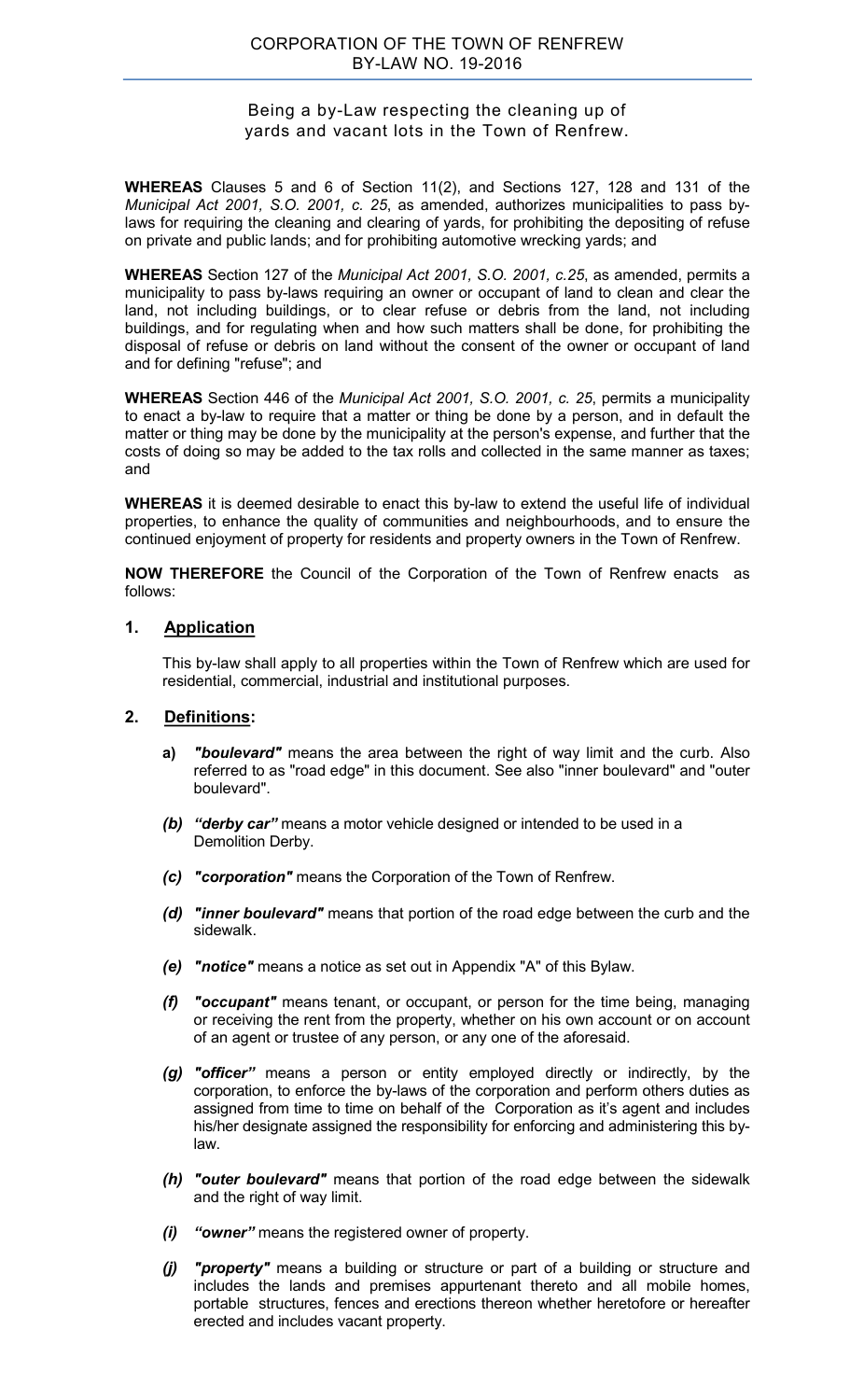*(k) "refuse"* **or** *"debris"* means any article, thing or matter that has been cast aside or discarded or abandoned, whether of any value or not, or that has been used up in whole or in part, or expended, or worn out in whole or in part.

Without restricting the generality of the foregoing, refuse or debris may include:

- i) garbage, rubbish, junk or litter; and
- ii) excessive accumulations or piles of grass clippings, tree and garden cuttings, brush and leaves which are not part of a horticultural or composting process; and
- iii) unusable containers such as crockery, dishes, glassware, bottles, plastic containers and cans; and
- iv) discarded paper, paper products, cardboard, clothing; and
- v) unused, discarded or inoperable appliances such as stoves, refrigerators and other such appliances, furniture, machinery parts, pipes, water or fuel tanks; and
- vi) any unused, abandoned, dismantled or inoperative vehicle; and
- vii) any wrecked, dismantled, discarded vehicle or automotive parts or accessories, mechanical parts, unmounted or mounted tires, accessories or adjuncts to any vehicle or mechanical equipment; and
- viii) any all-terrain vehicle, motor home, motorized snow vehicle, motorized recreational vehicle or camper, traction engine, farm or lawn tractor, roadbuilding machine or a vehicle drawn, propelled or driven by any kind of power, including horse power or manpower, boat, watercraft or trailer or part thereof, which is in a wrecked, discarded, dismantled, inoperative or abandoned condition unless it is necessary for the operation of a business lawfully situated on the property; and
- ix) broken concrete or asphalt pavement, patio/sidewalk slabs, unusable building materials;
- x) discarded, unused or stored materials resulting from or as part of construction, alteration, repair or demolition of any building or structure, or old or decayed lumber; and
- xi) any refuse or debris, or any other materials, objects or conditions that may create a health, fire or accident hazard; and
- xii) dilapidated, collapsed or partially constructed structures which are not currently under construction or repair; and
- xiii) discarded, dead, diseased, decayed or damaged trees or brush not neatly stacked and intended for use for heating purposes.
- *(l) "repair"* means the provision of such facilities and the making of additions or alterations or the taking of such action as in restoring, renovating or mending as may be required so that the property shall conform to the standards as established in this by-law.
- *(m) "right-of-way"* means the corridor of land owned by a municipality within which a road is located. This includes the road pavement and boulevards on either side.
- *(n) "vehicle"* means an automobile, motorcycle, motor assisted bicycle, traction engine, farm tractor or farm machinery, road building machine, construction vehicle, bulldozer, backhoe, excavator, grader, asphalter, earth mover, compactor, crane, lift, skid steer, generator, welder, street car or other vehicle running only on rails, motorized snow vehicle, off road vehicle, trailer, boat, bicycle, or any vehicle drawn, propelled or driven by any kind of power, including but not limited to mechanical power, muscular power or wind power.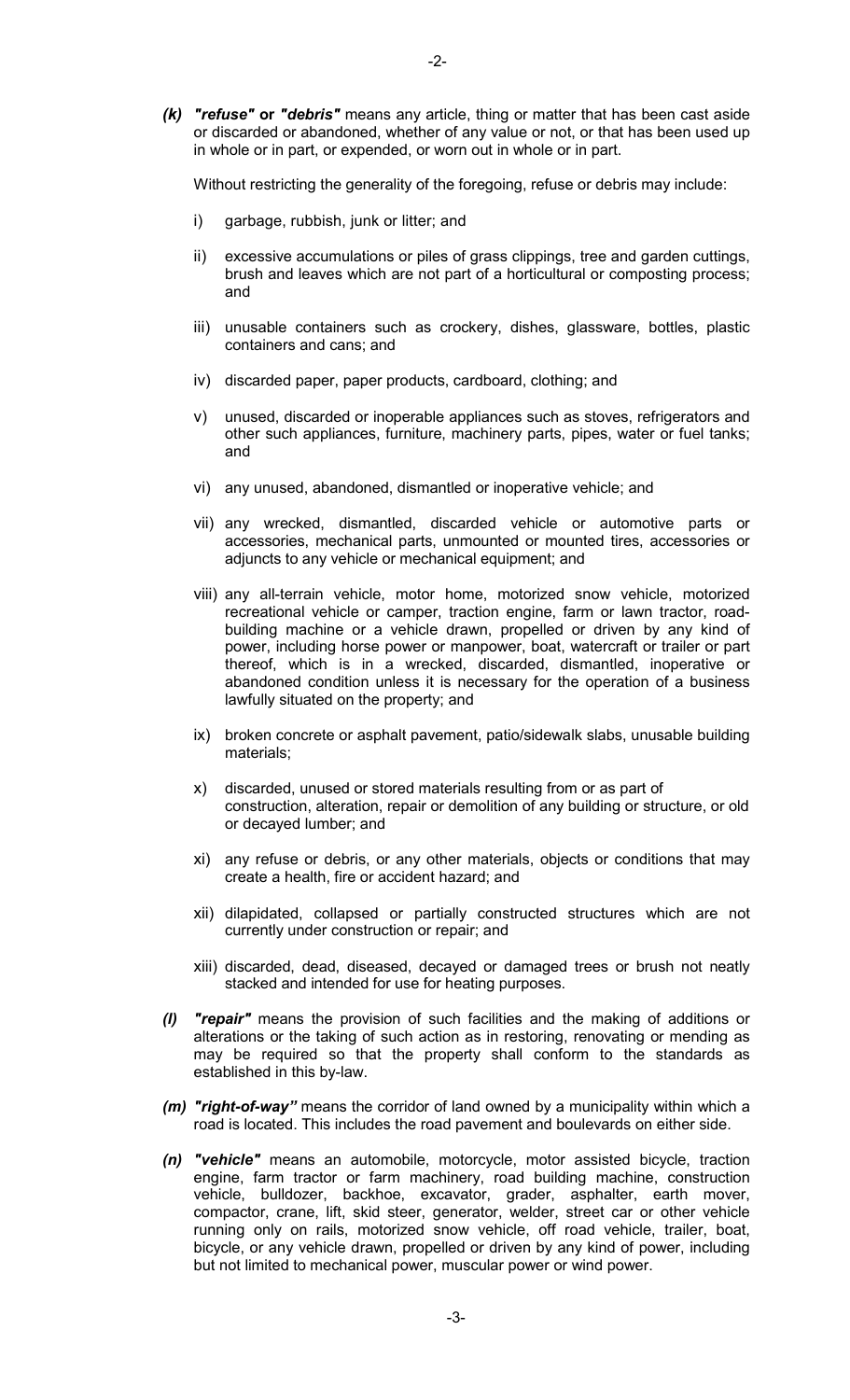## **3. Scope**

This By-law does not apply so as to prevent a farm operation or practice meeting the definition of "agricultural operation" and "normal farm practice" under the Farming and Food Production Protection Act, 1998, SO 1998, c.1 as amended from carrying out a normal farm practice as provided for and defined under that Act.

## **4. General Standards**

- a) Every owner, tenant or occupant of property shall maintain said property clean and free from refuse and/or debris; and
- b) Commercial waste bins or dumpsters are not permitted on residential properties except on a temporary basis during construction or demolition projects which have been properly permitted by the Municipality; and
- c) Every owner, tenant or occupant of property shall keep the vegetation on the property maintained so that its height is maintained not to exceed a maximum of approximately 15 cm (6 inches).and free from any overgrowth of weeds such as dandelions, ragweed, and thistles. Any noxious weeds must be controlled and or removed from the property; and
- d) Grass or improved surfaces adjacent to a particular private property, within the right-of-way, between the private property and the road curb line or road edge of pavement referred to as the inner or outer boulevard shall be maintained in a state of good repair as set out in this by-law by the owner, tenant or occupant of the adjacent private property, and kept in a clean, clear and safe condition. Property located in the following zones, as designated in the Town of Renfrew Comprehensive Zoning Bylaw as amended, shall be exempt from the above provision: Environmental Protection (EP), Open Space (0S), Parks & Recreation (PR), and any exception zones to these zones; and
- e) Every owner, tenant or occupant of property shall keep hedges, shrubs and trees adjacent to a public sidewalk, walkway or roadway cut and trimmed so as not to encroach into the sidewalk and to allow safe, unhindered passage by pedestrians or vehicles; and
- f) No person shall throw, place or deposit, or permit any person to throw, place or deposit, any refuse or debris as herein defined on any property within the Town of Renfrew without the written consent of the property owner, and only then in accordance with this by-law; and
- g) Every owner, tenant or occupant shall keep their property free and clear of infestations of injurious insects, termites, rodents, vermin or other pests; and
- h) No owner, tenant or occupant of residential land shall store any unused, inoperative or unlicensed motor vehicles, Derby Cars, vehicle parts, or other inoperative or derelict equipment or machinery on the property unless the subject item(s) are stored in a side or rear yard and the subject item(s) are screened from view from any street or from any other residential property or the subject item(s) are stored out of sight in an enclosed structure.

Section 4 (g) above provisions shall not apply to owner, tenants or occupants of land zoned to permit the land to be used for such purposes by the Town's Comprehensive Zoning By-law OR to owner, tenants or occupants of residential land who are actively restoring not more than two vehicles, providing that the vehicles are stored in an enclosed permanent structure and restoration work is located in such a manner so as to be screened from view by neighbouring property owners, tenants or occupants, or from adjacent roadways; and

i) No owner, tenant or occupant of land shall keep a swimming pool, hot tub, wading pool or artificial pond unless it is maintained in good repair and working condition.

#### **5. Liability**

Pursuant to Section 448 of the *Municipal Act 2001, S.O. 2001, c. 25*, as amended, no proceeding for damages or otherwise shall be commenced against a member of Council or an officer, employee or agent of the municipality or a person acting under the instructions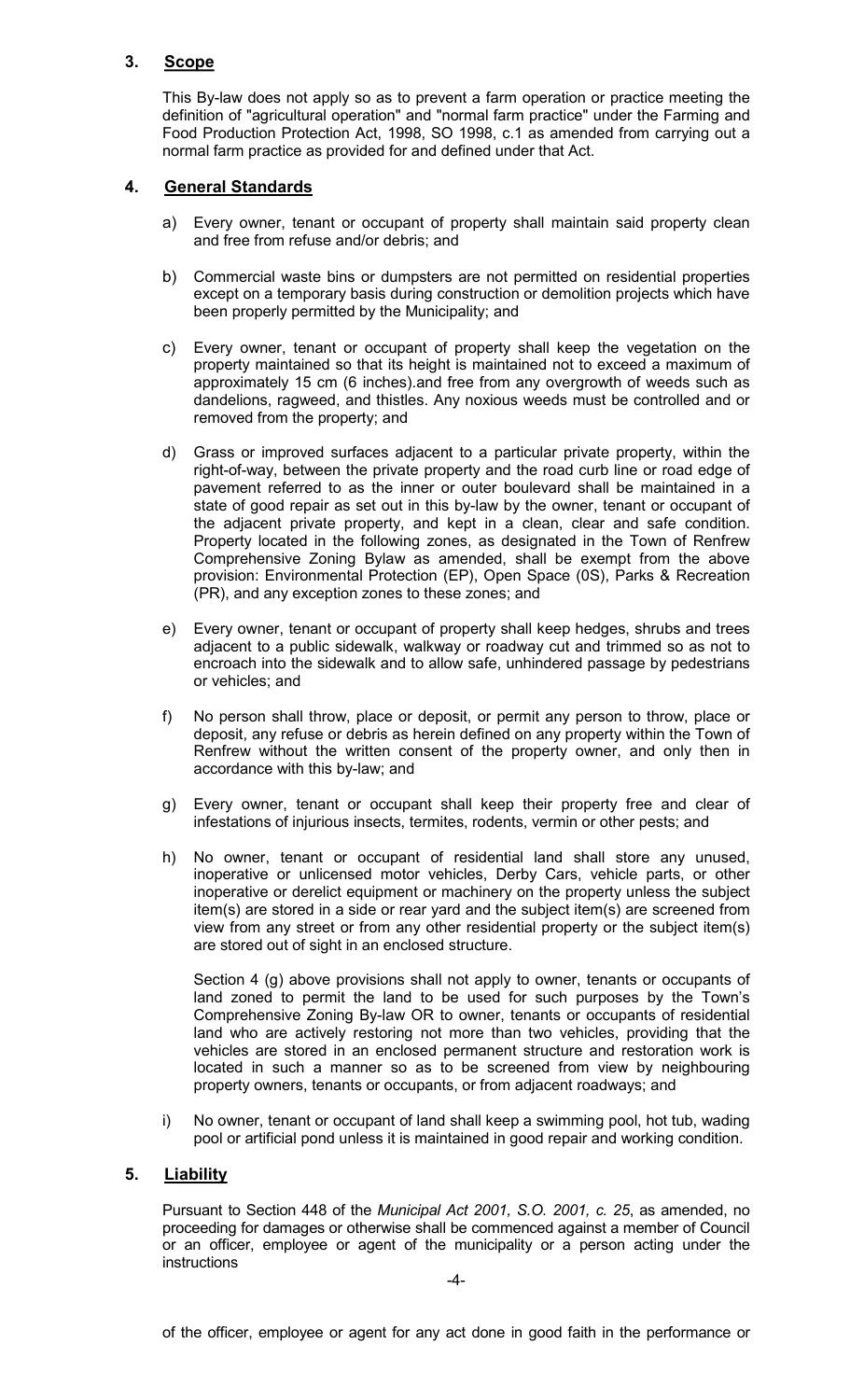intended performance of a duty or authority under this by-law for any alleged neglect or default in the performance in good faith of the duty or authority.

## **6. Right of Entry**

Pursuant to Section 435 and 436 of the *Municipal Act 2001, S.O. 2001, c.25*, as amended, an officer may enter upon property, at any reasonable time, for the purpose of carrying out inspections of or on such property to determine whether or not the provisions of this by-law are being complied with.

In accordance with the provisions of Section 426(1) of the *Municipal Act 2001, S.O. 2001, c.25*, as amended, no person shall hinder, interfere with, or otherwise obstruct, either directly or indirectly, an officer in the lawful exercise or power or duty under this by-law.

## **7. Administration and Enforcement**

- a) When any property is not maintained to the requirements of this by-law, the officer may notify the owner, tenant or occupant, or other person responsible for the maintenance of the property, using the Notice in Appendix "A" attached hereto, directing that the property be made to comply with the provisions of the by-law within a defined period of time, but not less than 48 (forty-eight) hours from the date of the Notice. Said Notice shall be sent by registered mail to the last known address as shown on the last revised assessment rolls of the municipality or delivered personally to the owner, tenant or occupant or person responsible for the property; and
- b) Where a Notice has been sent pursuant to Section 7a) and the requirements of the Notice have not been complied with, the officer may order that the work be done at the expense of the owner, tenant or occupant.

An Order to Remedy shall be sent by registered mail to the last known address as shown on the last revised assessment rolls of the municipality or delivered personally to the owner, tenant or occupant or person responsible for the property. The expense incurred may be recovered by action or by adding the costs to the tax roll and collecting them in the same manner as taxes, pursuant to Section 446(3) of the *Municipal Act 2001, S.O. 2001, c. 25*, as amended. The municipality has the option to apply an administration fee to this process should it be necessary; and

- c) An Order shall be in the form as set out in Appendix "B" to this By-law; and
- d) In the case of a health, safety or fire hazard, an officer may order that the hazard be removed forthwith without the Notice as described in Section 7a) being completed; and
- e) In the event an officer is unable to serve a Notice and/or Order by registered mail or personally, the Notice and/or Order may be posted in a conspicuous place on the property, and the placing of the Notice and/or Order shall be deemed to be sufficient service of the Notice and/or Order on the property owner; and
- f) For clarity, where the owner, tenant or occupant fails to comply with an Order issued under this by-law within the time specified for compliance, the Town in addition to all other remedies:
	- i) shall have the right to enter in and upon the lands and to restore the lands and carry out remedial action specified in the Order at the owner's expense; and
	- ii) shall not be liable to compensate such owner, tenant or occupant or any other person having interest in the property by reason of anything done by or on behalf of the Town under the provisions of this Section; and
	- iii) where any materials or things are removed in accordance with this Section, the materials or things may be immediately disposed of by the officer and any recovered salvage value or other actual recovery of money made upon such disposal shall be credited against costs; and

iv) where a vehicle has been removed, impounded, restrained or immobilized according to Section 170(15) of the *Highway Traffic Act, R.S.O. 1990*, as amended, in violation of this by-law, all costs associated with the removal,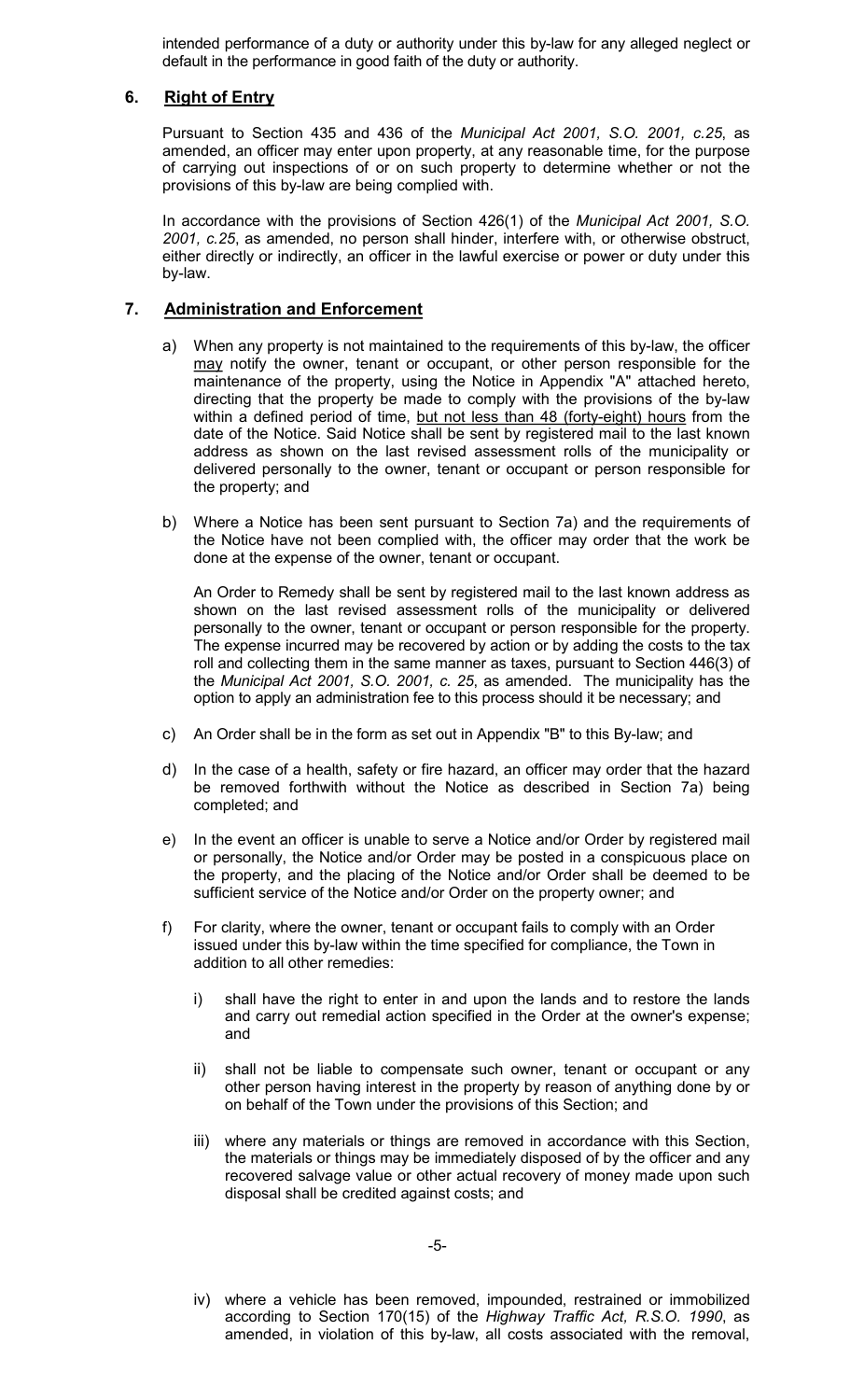impoundment, restraining or immobilization will be the responsibility of the registered owner of the vehicle.

## **8. Offences**

Every person who contravenes any provision of this by-law and any person who fails to comply with an order issued under this by-law is guilty of an offence and, upon conviction, is liable to a penalty as provided for in the *Provincial Offences Act, R.S.O. 1990, c.33*, as amended, and to any other applicable penalties.

## **9. Validity**

- a) Should a court of competent jurisdiction declare a part or whole of any provisions of this by-law to be invalid or of no force and effect, the provision or part is deemed severable from this by-law. It is the intention of Council that the remainder survives and be applied and enforced in accordance with its terms to the extent possible under the law so as to protect the public by ensuring a minimum standard for maintenance of yards is maintained; and
- b) Where a provision of this by-law conflicts with the provisions of another bylaw, Act or Regulation in force within the Town of Renfrew, the provisions that establish the higher standards to protect the health and safety of persons shall prevail.

## **10. Short Title**

Short Title: "The Clean Yards Bylaw".

## **11. Enactment**

This By-Law shall come into force and take effect immediately upon the passage thereof.

Read a first and second time this 12<sup>th</sup> day of April, 2016.

Read a third time and finally passed this  $12<sup>th</sup>$  day of April, 2016.

 \_\_\_\_\_\_\_\_\_\_\_\_\_\_\_\_\_\_\_\_\_\_\_\_\_\_ \_\_\_\_\_\_\_\_\_\_\_\_\_\_\_\_\_\_\_\_\_\_\_ Don Eady, Mayor **Kim R. Bulmer, Clerk**